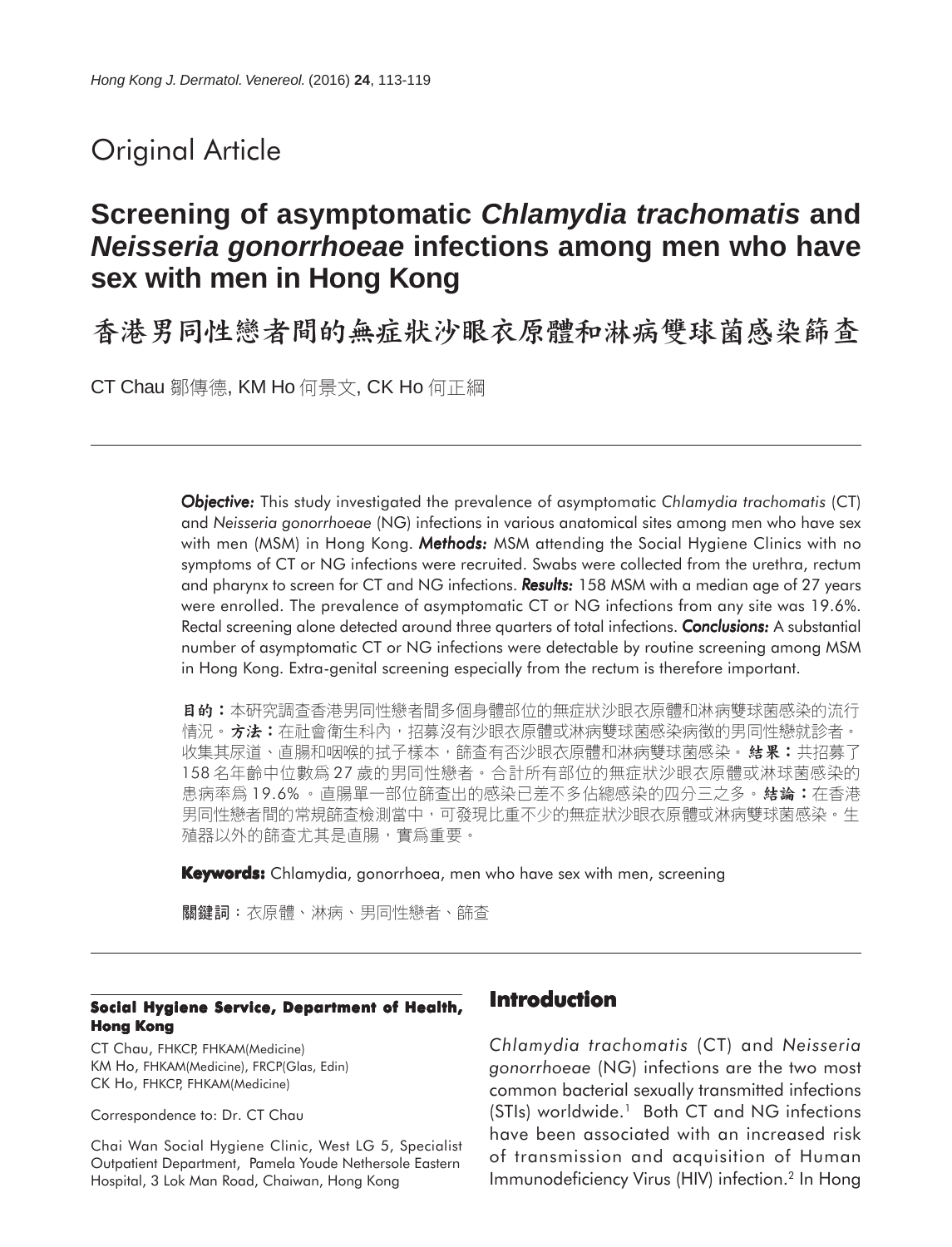Kong, an alarming rising trend of new HIV infections among men who have sex with men (MSM) has been observed over the last decade.<sup>3</sup> Thus, screening for these STIs in populations at increased risk for HIV is warranted.

Currently there are no screening guidelines for CT and NG infections among MSM attending Social Hygiene Clinics (SHC) in Hong Kong. Testing is usually offered only to patients with symptoms suggestive of these infections. Since rectal and pharyngeal CT and NG infections are mostly asymptomatic,4-7 a symptom-based approach usually involves urethral testing alone. Asymptomatic infections especially of the rectal and pharyngeal sites which serve as a reservoir for further spread may therefore be missed.

The United States Center for Disease Control and Prevention (USCDC) recommends that sexually active MSM with relevant exposures regardless of condom use should be screened for urethral CT and NG, rectal CT and NG, and pharyngeal NG, at least annually and every 3-6 months for men at highest risk (e.g. those with multiple partners or those who used illicit drugs). 8 However, various screening strategies that are different from the USCDC's recommendations have been developed across different areas,<sup>9,10</sup> based on their local prevalence study of CT and NG infections at various anatomical sites among MSM.

This study aimed to investigate the prevalence of asymptomatic urethral, rectal and pharyngeal CT and NG infections among MSM attending SHC in Hong Kong, and to evaluate any associated factors for these infections. The detection rate and cost of different screening strategies was also calculated and compare with each other.

## **Methodology**

This was a cross-sectional study conducted in the Yau Ma Tei Male SHC (YMT MSHC) and Wan Chai Male SHC (WC MSHC). MSM attended these SHC with age equal or greater than 18 years were invited to participate in the study. As the aim of this study was to assess the screening of asymptomatic NG and CT infections rather than diagnostic testing, patients with symptoms (i.e., urethral discomfort, urethral discharge, scrotal pain, rectal discomfort, rectal discharge, or sore throat) suggestive of CT or NG infections were excluded. Patients who had been treated for CT or NG infections within six weeks were also excluded to avoid false positive results.

The participants completed a self-administered questionnaire about their socio-demographic information, past history of STIs and sexual practices. Urethral, rectal and pharyngeal swabs were then collected from each participant. The specimens of each site were sent for NG culture on modified Thayer Martin plate, and for nucleic acid amplification test (NAAT) of CT and NG by Aptima Combo-2 Assay (AC2 assay, Gen-probe Inc, San Diego, California, USA). The validity and performance of AC2 assay for detecting extragenital CT and NG infections has been verified by many studies in the literature.<sup>11-14</sup> In addition, on-site Gram staining and microscopic examination of the urethral specimens were done in the SHC.

The positive infections in this study were defined as:

- CT infection of urethra, rectum or pharynx if NAAT of CT is positive,
- NG infection of urethra, rectum or pharynx if either NG culture or NAAT of NG is positive,
- NG infection of urethra if intracellular Gram negative kidney-shaped diplococci are found in on-site microscopic examination of urethral specimen.

All data analyses were performed using PASW Statistics 18, Release Version 18.0.0 (SPSS, Inc., 2009, Chicago, IL, www.spss.com). Multivariate logistic regression analysis was performed to determine independent risk factors for CT or NG infection from any site. Concerning categorical data, the chi-square test and Fisher's exact test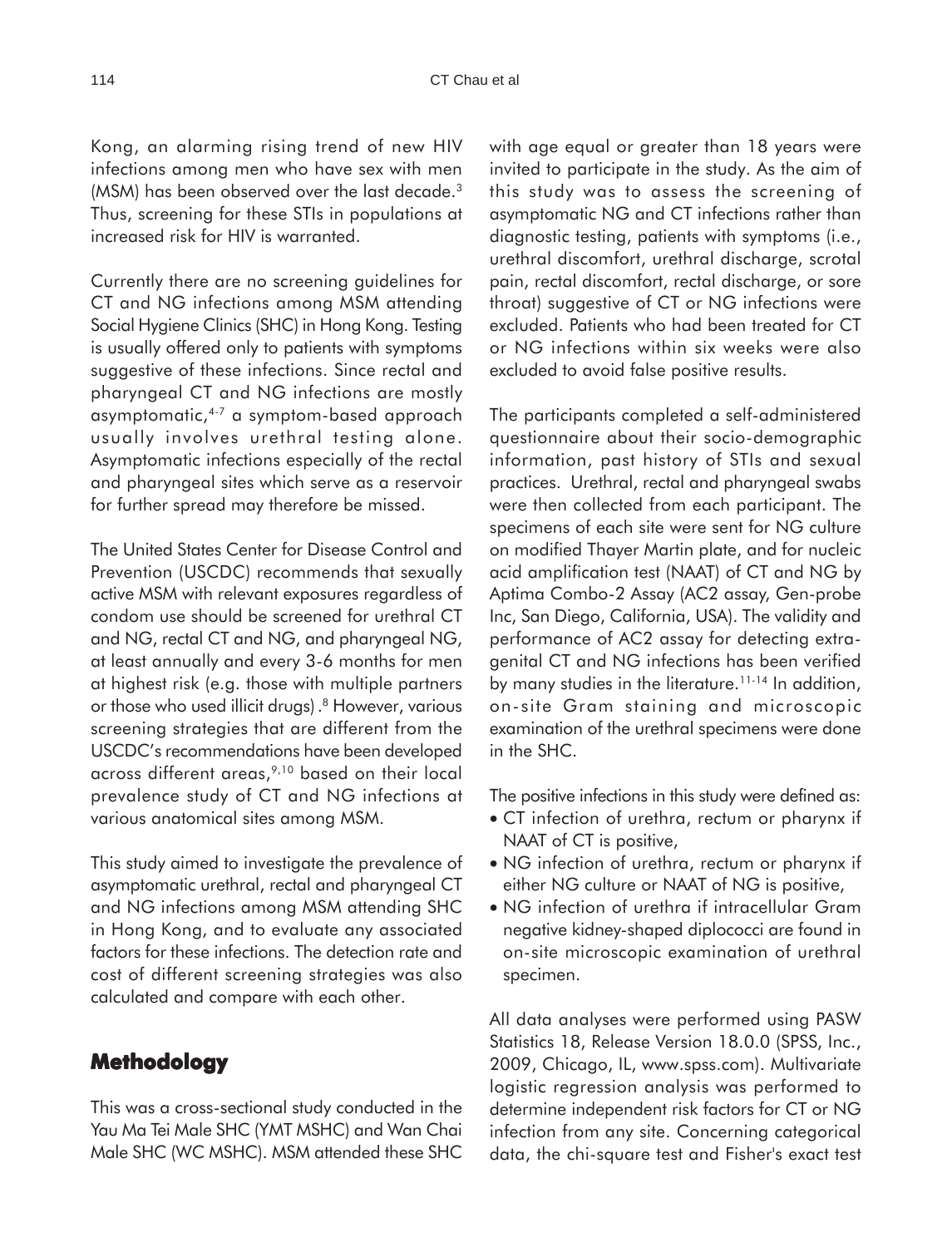were used according to the data pattern. For continuous data with a highly skewed distribution, a non-parametric test (i.e. Mann-Whitney U test) was used. The critical level of statistical significance was set at 0.05.

#### **Results**

There were 158 MSM recruited in the study. The age of the participants ranged from 18 to 52 years, the median age was 27 years. All participants received education up to secondary or post-secondary. The majority of the participants were Chinese (88.6%). Regarding test for CT and NG infections with urine or swab from any of three anatomical sites (i.e. urethra, rectum or pharynx), 78.5% of the participants recalled that they had not had any of these tests within recent one year. Seventeen point seven percent of the participants confessed to having taken soft drugs at some time in the past.

There were 31 participants (19.6%) who were found to have CT or NG infections from at least one of three anatomical sites, including 22 of whom had CT infection and 14 cases were found to have NG infection. According to their clinical records, 20 positive cases were totally asymptomatic at the point of recruitment, seven cases presented with generalised rash due to secondary syphilis and four cases attended SHC

**Table 1.** Prevalence of CT and NG infections found in this study

|                                            | <b>Percentage</b><br>(cases/158) | 95% Confidence<br>interval |  |  |
|--------------------------------------------|----------------------------------|----------------------------|--|--|
| CT or NG infections<br>from any of 3 sites | 19.6% (31/158)                   | 13.7%-26.7%                |  |  |
| Urethral CT                                | 4.4% (7/158)                     | 1.8%-8.9%                  |  |  |
| Urethral NG                                | 0% (0/158)                       | $0\% - 2.3\%$              |  |  |
| Rectal CT                                  | 11.4% (18/158)                   | $6.9\% - 17.4\%$           |  |  |
| Rectal NG                                  | 6.3% (10/158)                    | 3.1%-11.3%                 |  |  |
| Pharyngeal CT                              | $2.5\%$ (4/158)                  | $0.7\% - 6.4\%$            |  |  |
| Pharyngeal NG                              | $3.2\%$ (5/158)                  | 1.0%-7.2%                  |  |  |

for perianal growth due to genital warts. The most frequently detected infection was rectal CT which was found in 11.4% (18/158) of the participants. Rectal NG was found in 6.3% (10/158) of the participants. Urethral CT was detected in 4.4% (7/158) and no urethral NG (0%) was found. Pharyngeal CT and NG were found in 2.5% (4/158) and 3.2% (5/158) of the participants respectively (Table 1). Figure 1 shows the number of infections found at each site with overlapping areas representing infections found at both sites.

Multivariate logistic regression analysis showed that significant (p<0.05) predictors associated with CT or NG infections from any of three sites included younger age, lower educational level, history of soft drug use and unprotected anal sex within one month (Table 2).

To compare different screening strategies, the proportion of CT or NG infections that would have been detected by different combinations of screening sites was calculated (Table 3 & Figure 2). A case was considered to be missed under a screening strategy if either CT or NG infection from any site was not treated based on the screening



**Figure 1.** Number of CT and NG infections found at each anatomical site among 31 positive cases (5 cases had both CT and NG infections).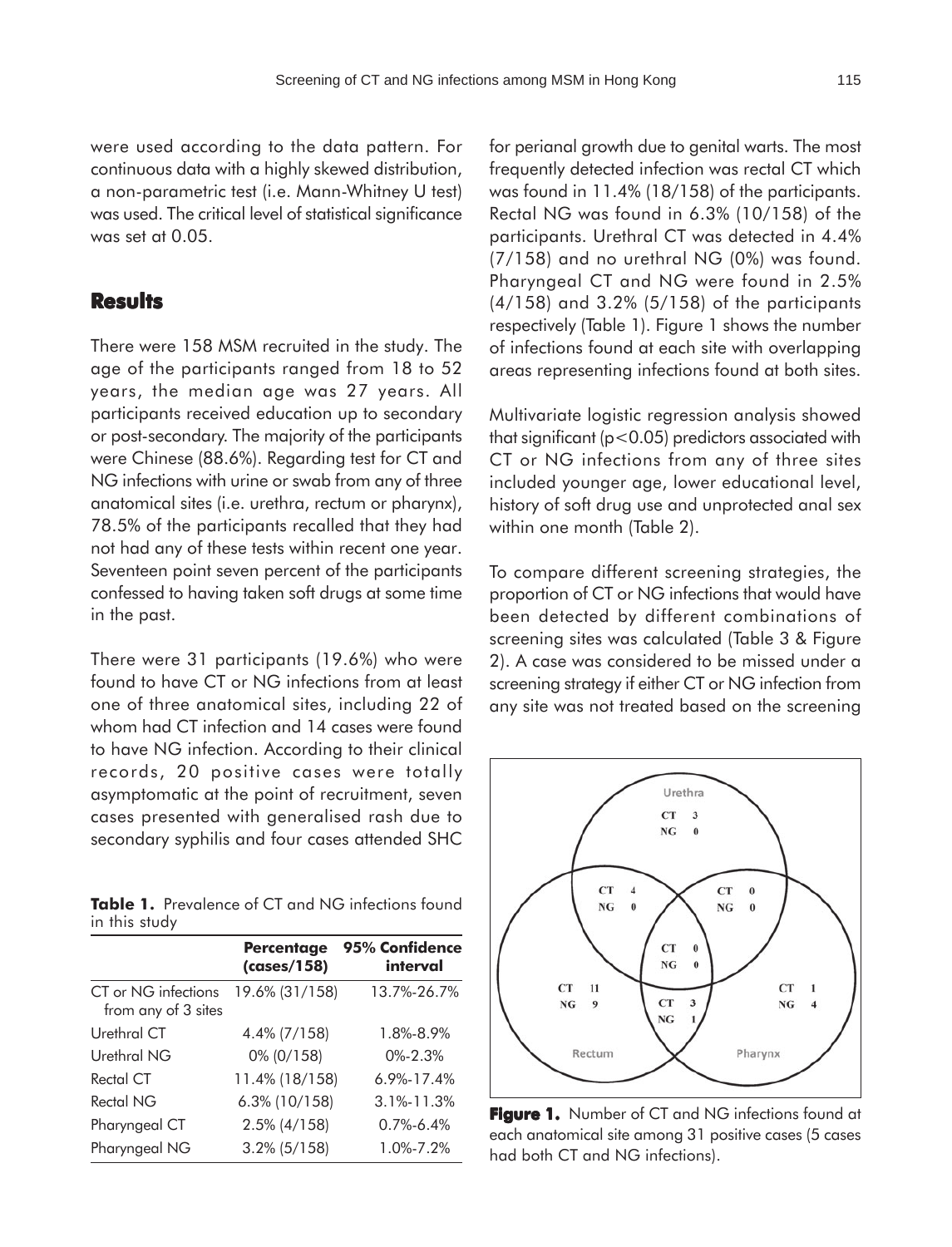result. Currently, the Public Health Laboratory Centre charges HK\$330 for each AC2 assay requested by the private sector. This reference fee was used to calculate and compare the cost of various screening strategies (Table 3 & Figure 3).

## **Discussion**

This study showed that the prevalence of any CT or NG infection from at least one anatomical site was 19.6%. This prevalence was relatively high compared to similar overseas studies (Table 4).<sup>15-21</sup> The reason for this may be due to different clinical setting of most overseas studies which recruited asymptomatic HIV-infected MSM during their regular visits to HIV clinics for medical care. In contrast, the MSM recruited in this study were those who came to the SHC to rule out STIs. MSMs with a higher risk of contracting STIs may have been more willing to join the study to undergo comprehensive screening. Moreover, the

participants in this study were relatively younger (median age 27 years) than those of many overseas studies (median age 38-51 years).<sup>15,17,19-21</sup> Younger age as a significant risk factor for CT and NG infections among MSM has been shown in this study and also many other studies in the literature.<sup>4,17,18</sup>

|                                              | Multivariatelogistic p-value<br>regression<br>OR (95% CI) |       |  |  |  |
|----------------------------------------------|-----------------------------------------------------------|-------|--|--|--|
| Age<br>(continuous variable)                 | $OR$ per year=0.88<br>$(0.81 - 0.95)$                     | 0.001 |  |  |  |
| Education<br>- Secondary<br>- Post-secondary | Referent<br>OR=0.22 (0.09-0.59)                           | 0.002 |  |  |  |
| Soft drug ever<br>used before                | $OR = 5.42$ (1.78-16.54)                                  | 0.003 |  |  |  |
| Unprotected anal<br>sex in 1 month           | OR=2.94 (1.19-7.26)                                       | 0.020 |  |  |  |

**Table 2.** Multivariate logistic regression for predictors of infections from any of three anatomical sites

|  |  |  | Table 3. Screening strategies using different screening site combinations |
|--|--|--|---------------------------------------------------------------------------|
|  |  |  |                                                                           |

| <b>Screening strategies</b> | Number of cases detected<br>$NDET$ (% of total 31 cases) | <b>Number of AC2</b><br>assays needed NAC2 | <b>Cost per detected case</b><br>$=$ \$330xN <sup>AC2</sup><br><b>NDET</b> |  |
|-----------------------------|----------------------------------------------------------|--------------------------------------------|----------------------------------------------------------------------------|--|
| Universal 3-sites           | 31 (100%)                                                | 474                                        | \$5046                                                                     |  |
| Urethral-only               | $6(19.4\%)$                                              | 158                                        | \$8689                                                                     |  |
| Rectal-only                 | 23 (74.2%)                                               | 158                                        | \$2267                                                                     |  |
| Pharyngeal-only             | 7(22.6%)                                                 | 158                                        | \$7448                                                                     |  |
| Rectal + Urethral           | 27 (87.1%)                                               | 316                                        | \$3861                                                                     |  |
| Rectal + Pharyngeal         | 28 (90.3%)                                               | 316                                        | \$3726                                                                     |  |
| Urethral + Pharyngeal       | 14 (45.2%)                                               | 316                                        | \$7448                                                                     |  |



**Figure 2.** Proportions of infections detected by different screening strategies.



**Figure 3.** Cost of detecting one infected case by different screening strategies.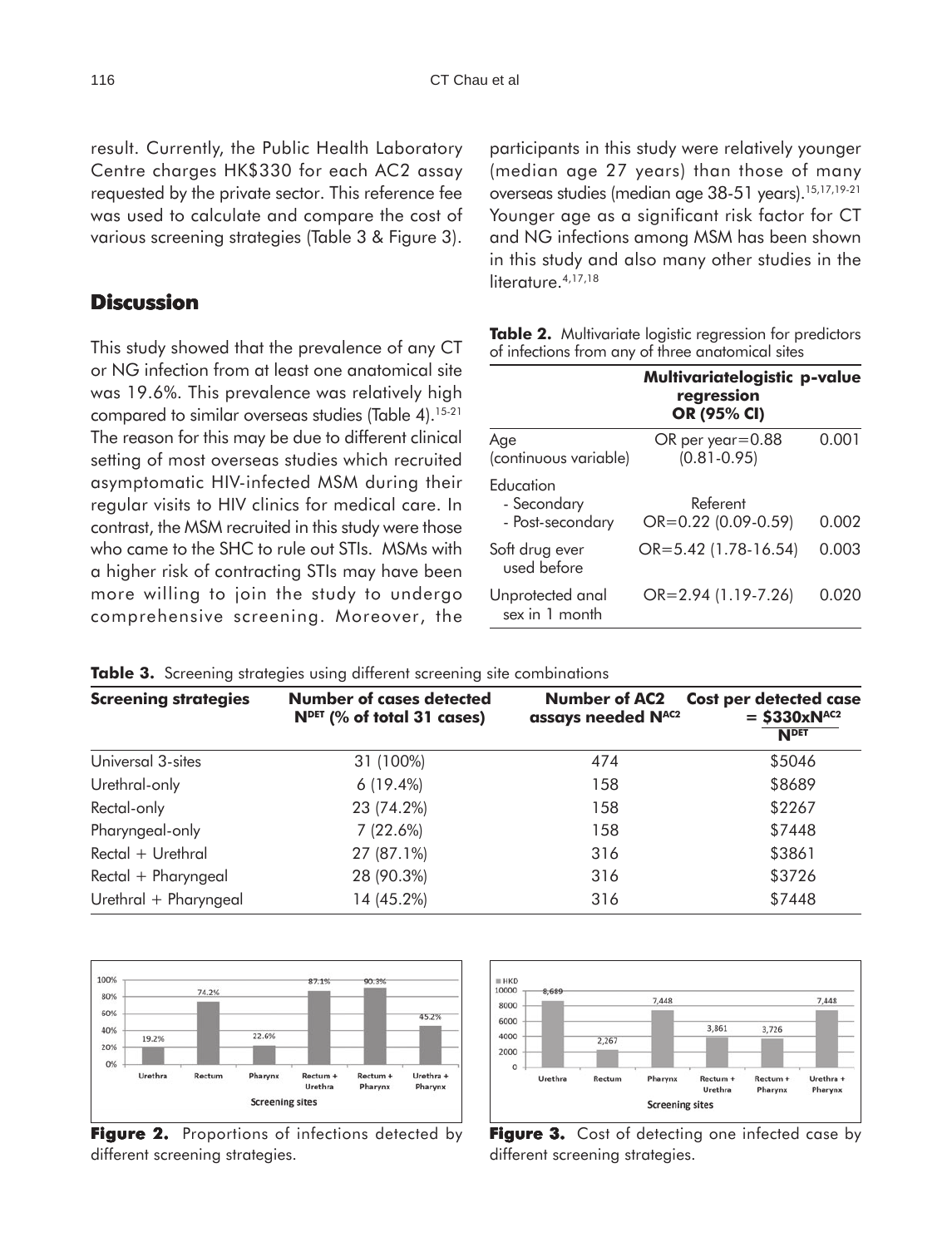In this study, the rectum was the most frequently infected anatomical site and this result agreed with the findings from similar overseas studies (Table 4). The reason for this can be explained by a large MSM study conducted in San Francisco which showed that around 85% of rectal CT or NG infections among MSM were asymptomatic.<sup>4</sup> On the other hand, 90% of urethral NG infections found in that study were symptomatic.4 This explains the extreme low prevalence of urethral NG found among asymptomatic MSM in this and other overseas studies.

NG culture only detected NG in one rectal specimen while NAAT revealed 15 specimens from either rectum or pharynx to have NG infections in this study. The low sensitivity of NG culture compared to NAAT in asymptomatic MSM was also observed from many overseas studies.17,22 The low sensitivity of NG culture for asymptomatic infection can be explained by the study of Bissessor et al,<sup>23</sup> which showed that the bacterial loads among symptomatic rectal NG infection were much higher than that found in asymptomatic infection. Therefore, we do not recommend performing NG culture as part of screening for asymptomatic NG infection. However, the role of NG culture for antibiotic resistance surveillance cannot be replaced by NAAT. For this purpose, another swab for NG culture can be performed

before treatment is given to infected patients picked up by NAAT.

Urethra-only screening only detected 19.4% of total infections in this study. In contrast, rectalonly screening detected around three quarters (74.2%) of total infections. The cost of each detected case by rectal-only screening (\$2267) is much lower than that of urethral-only screening (\$8689) and pharyngeal-only screening (\$7448). The detection rate could be further increased to 90.3% if rectal screening was combined with pharyngeal screening. Pharyngeal screening is important because untreated pharyngeal infections may play a critical role in antibiotic resistant NG infections,<sup>24</sup> as well as serve as an important reservoir of infection.<sup>25</sup> However, the cost of rectal-pharyngeal combination screening (\$3726) is about two thirds higher than that of rectal-only screening. Therefore, we may consider the strategies of rectal-only screening or rectalpharyngeal screening depending on the budget of the screening programme.

## **Conclusions**

This study revealed that a substantial proportion (19.6%) of MSM have asymptomatic CT or NG

**Table 4.** Comparison of current study and similar overseas studies

|                                                    | <b>Prevalence</b><br>of total<br>infections | <b>Urethral</b><br><b>CT</b> | <b>Urethral Rectal</b><br><b>NG</b> | <b>CT</b> | <b>NG</b> | Rectal Pharyngeal Pharyngeal<br>C1 | <b>NG</b> |
|----------------------------------------------------|---------------------------------------------|------------------------------|-------------------------------------|-----------|-----------|------------------------------------|-----------|
| <b>Current study 2015, HK</b>                      | 19.6%                                       | 4.4%                         | 0%                                  | 11.4%     | 6.3%      | 2.5%                               | 3.2%      |
| Soni et al <sup>15</sup> 2011, UK                  | 17.4%                                       | 2.6%                         | 1.3%                                | 9.8%      | 4.2%      | 1.7%                               | 3.9%      |
| Marcus et al <sup>16</sup> 2011, USA               | 16.2%                                       | 2.3%                         | 0.4%                                | 7.8%      | 3.6%      | 1.9%                               | 5%        |
| Rieg et al <sup>17</sup> 2008, USA                 | 13.7%                                       | 1.5%                         | 1.5%                                | 6.8%      | 4.3%      | 1.4%                               | 3.3%      |
| Carpenter et al <sup>18</sup> 2013, USA            | 24%                                         | $0\%$                        | $1\%$                               | 18%       | 8%        | 2%                                 | 3%        |
| Mimiaga et al <sup>19</sup> 2007, USA              | 11.4%                                       | 2.6%                         | 1%                                  | 6.1%      | 1.7%      | N/A                                | N/A       |
| Pérez-Hernández et al <sup>20</sup> 2014,<br>Spain | 9.7%                                        | 1.6%                         | $0\%$                               | 6%        | 2%        | 0.8%                               | 2%        |
| Baker et al <sup>21</sup> 2009, USA                | 5.8%                                        | 0%                           | $0\%$                               | 1.7%      | 0.8%      | 0.4%                               | 2.9%      |

N/A: Not mentioned in the article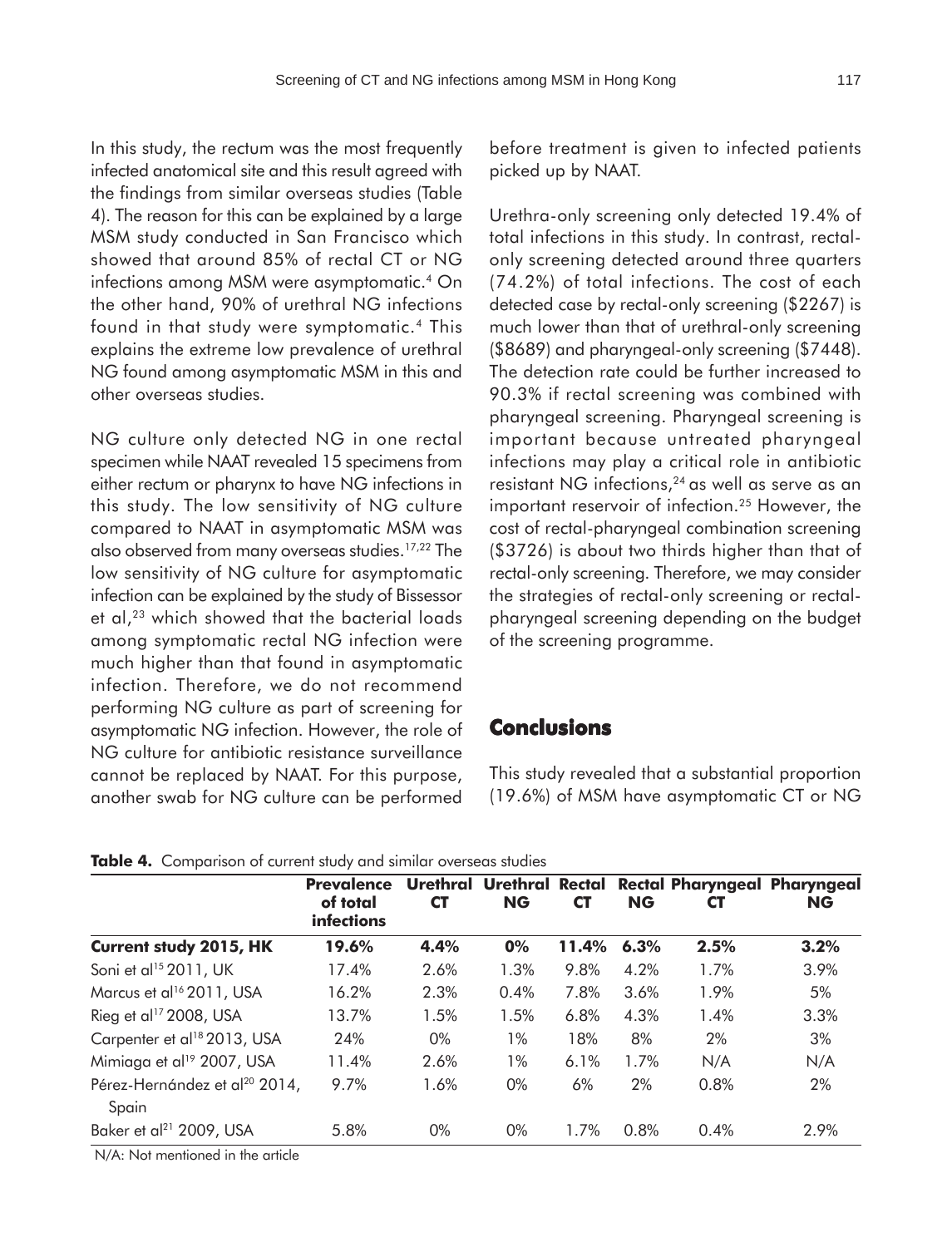infections at any of the three anatomical sites (urethra, rectum or pharynx). The data support routine screening for these infections among MSM in Hong Kong. Screening is particularly indicated for MSM who are relatively young and who had a lower education level, a history of soft drug use, or unprotected anal sex recently.

Urethral-only screening is not effective and detected less than 20% of total asymptomatic infections in the study. On the other hand, the rectum was found to be the most frequently infected site of asymptomatic CT and NG among MSM. Rectal-only screening by using NAAT AC2 assay detected around three quarters of total asymptomatic infections in this study, and the detection rate can be raised to 90% if both the rectum and pharynx are screened.

### **References**

- 1. World Health Organization (WHO). "Report on global sexually transmitted infection surveillance 2013".
- 2. Fleming DT, Wasserheit JN. From epidemiological synergy to public health policy and practice: The contribution of other sexually transmitted diseases to sexual transmission of HIV infection. Sex Transm Infect 1999;75:3-17.
- 3. Centre for Health Protection, Department of Health, Hong Kong. HIV surveillance and epidemiology report 2014.
- 4. Kent CK, Chaw JK, Wong W, Liska S, Gibson S, Hubbard G, et al. Prevalence of rectal, urethral, and pharyngeal chlamydia and gonorrhea detected in 2 clinical settings among men who have sex with men: San Francisco, California, 2003. Clin Infect Dis 2005;41:67-74.
- 5. Peters RP, Verweij SP, Nijsten N, Oubury S, Mutsaers J, Jansen CL, et al. Evaluation of sexual history-based screening of anatomic sites for Chlamydia trachomatis and Neisseria gonorrhoeae infection in men having sex with men in routine practice. BMC Infect Dis 2011;11: 203.
- 6. Benn PD, Rooney G, Carder C, Brown M, Stevenson SR, Copas A, et al. Chlamydia trachomatis and Neisseria gonorrhoeae infection and the sexual behaviour of men who have sex with men. Sex Transm Infect 2007;83: 106-12.
- 7. Annan NT, Sullivan AK, Nori A, Naydenova P, Alexander S, Mckenna A, et al. Rectal chlamydia - a reservoir of undiagnosed infection in men who have sex with men. Sex Transm Infect 2009;85:176-9.
- 8. Workowski KA, Bolan GA; Centers for Disease Control and Prevention. Sexually transmitted diseases treatment guidelines 2015. MMWR Recomm Rep 2015;64:1-137.
- 9. STD Prevention and Control Services, San Francisco Department of Public Health. STD Screening and Diagnostic Testing Guidelines, April 2009.
- 10. Templeton DJ, Read P, Varma R, Bourne C. Australian sexually transmissible infection and HIV testing guidelines for asymptomatic men who have sex with men 2014: a review of the evidence. Sex Health 2014; 11:217-29.
- 11. Schachter J, Moncada J, Liska S, Shayevich C, Klausner JD. Nucleic acid amplification tests in the diagnosis of chlamydial and gonococcal infections of the orpharynx and rectum in men who have sex with men. Sex Transm Dis 2008;35:637-42.
- 12. Tabrizi SN, Unemo M, Limnios AE, Hogan TR, Hjelmevoll SO, Garland SM, et al. Evaluation of six commercial nucleic acid amplification tests for detection of Neisseria gonorrhoeae and other Neisseria species. J Clin Microbiol 2011;49:3610-5.
- 13. Golparian D, Tabrizi SN, Unemo M. Analytical specificity and sensitivity of the APTIMA Combo 2 and APTIMA GC assays for detection of commensal Neisseria species and Neisseria gonorrhoeae on the Gen-Probe Panther Instrument. Sex Transm Dis 2013;40:175-8.
- 14. Ota KV, Tamari IE, Smieja M, Jamieson F, Jones KE, Towns L, et al. Detection of Neisseria gonorrhoeae and Chlamydia trachomatis in pharyngeal and rectal specimens using the BD Probetec ET system, the Gen-Probe Aptima Combo 2 assay and culture. Sex Transm Infect 2009;85:182-6.
- 15. Soni S, White JA. Self-screening for Neisseria gonorrhoeae and Chlamydia trachomatis in the human immunodeficiency virus clinic - high yields and high acceptability. Sex Transm Dis 2011;38:1107-9.
- 16. Marcus JL, Bernstein KT, Kohn RP, Liska S, Philip SS. Infections missed by urethral-only screening for chlamydia or gonorrhea detection among men who have sex with men. Sex Transm Dis 2011;38:922-4.
- 17. Rieg G, Lewis RJ, Miller LG, Witt MD, Guerrero M, Daar ES. Asymptomatic sexually transmitted infections in HIVinfected men who have sex with men: prevalence, incidence, predictors and screening strategies. AIDS Patient Care STDS 2008;22:947-54.
- 18. Carpenter RJ, Refugio ON, Adams N, O'Brien KP, Johnson MD, Groff HL, et al. Prevalence and factors associated with asymptomatic gonococcal and chlamydial infection among US Navy and Marine Corps men infected with the HIV: a cohort study. BMJ Open 2013;3(5).
- 19. Mimiaga MJ, Mayer KH, Reisner SL, Gonzalez A, Dumas B, Vanderwarker R, et al. Asymptomatic gonorrhea and chlamydial infections detected by nucleic acid amplification tests among Boston area men who have sex with men. Sex Transm Dis 2008;35:495-8.
- 20. Pérez-Hernández I, Palacios R, González-Doménech C,